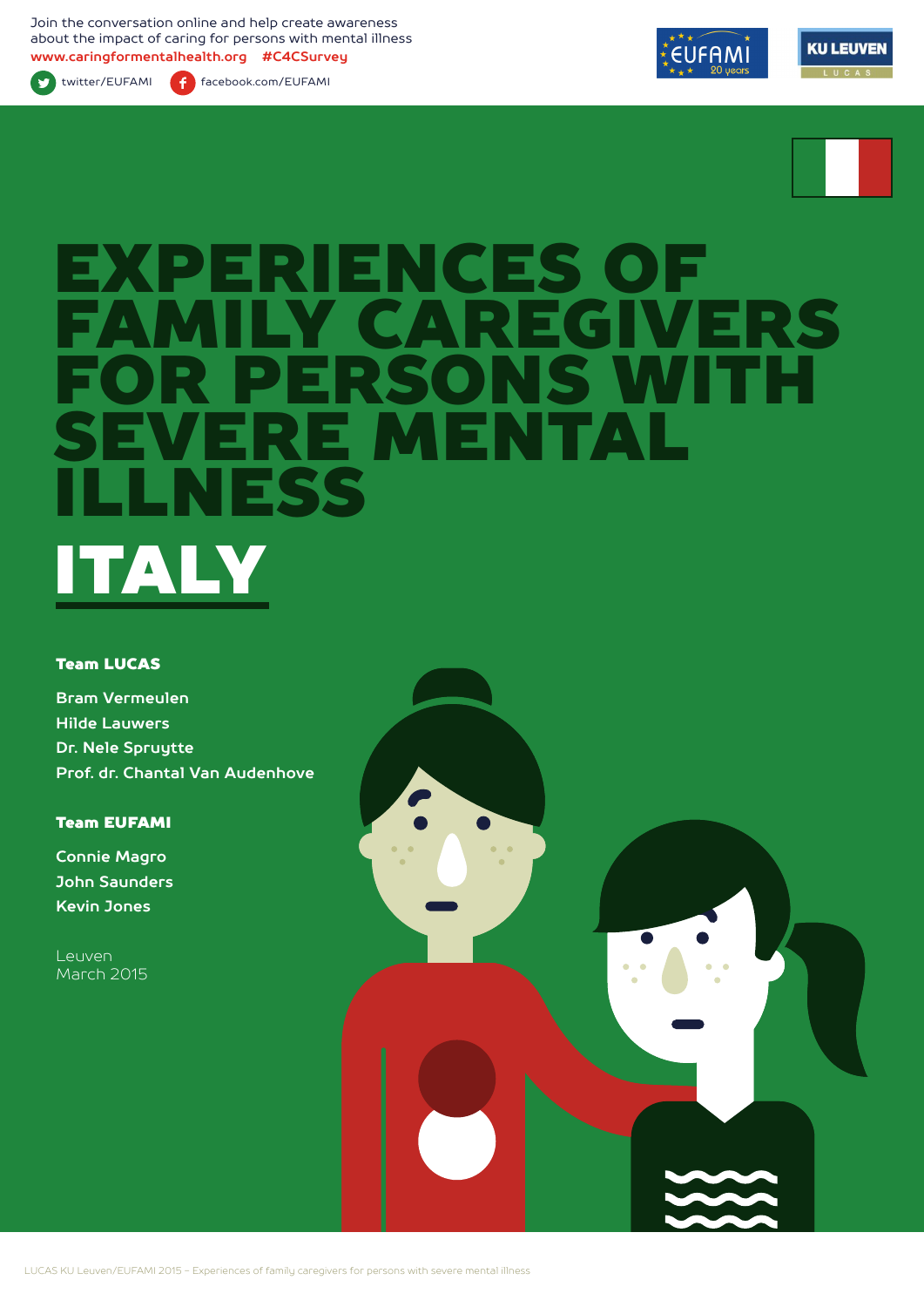

#### EXPERIENCES OF FAMILY CAREGIVERS FOR *PERSONS WITH SEVERE MENTAL ILLNESS:* ITALY

### IN 2014, AN INTERNATIONAL SURVEY WAS CARRIED OUT TO **GET A CLEARER PICTURE OF** THE EXPERIENCES OF FAMILY CAREGIVERS FOR PERSONS WITH A **SEVERE MENTAL ILLNESS**



### The study aimed to clarify

- The burden and well-being
- The satisfaction with professional support
- The need for additional support for family caregivers of persons with a severe mental illness

### We provide **country-specific** results for those countries with 46 respondents or more

- **1 Interpretation of country-specific findings**
- **2 Specific characteristics of the Italian respondents**
- **3 Major challenges according to the Italian respondents**
- **4 International comparison**
	- *a. Perceived stigma of family caregivers because they got in contact with professional help*
	- *b. Positive personal experiences of the carer*
	- *c. Good aspects of the relationship between carer and person being cared for*
- **5 Need for support according to Italian respondents**
- **6 Full data**

*To download the full report or to obtain more information, please visit: www.eufami.org or www.kuleuven.be/lucas*

**LUCAS, the Centre for Care research and consultancy of the KU Leuven (University of Leuven), conducted the study in collaboration with the European Federation of Families of Persons with Mental Illness (EUFAMI). The study was a multi-site, cross-sectional survey undertaken in 22 countries (Australia, Austria, Belgium, Canada, Cyprus, Denmark, Finland, France, Germany, Greece, Ireland, Israel, Italy, Malta, Netherlands, Norway, Portugal, Russia, Spain, Sweden, Switzerland and UK). The survey consisted of an anonymous, self-completion questionnaire administered on paper, by email and online. Questionnaires were completed by 1,111 caregivers.** 

### Interpretation of country-specific findings

In the full report the total sample of family caregivers (N = 1,111) is reported. As indicated in the full report, it is important to be aware that this sample consists of family caregivers that are mainly associated with a family organisation. The results cannot be generalised for all family caregivers of persons with severe mental illness.

For the country reports, we urge extra caution in interpreting the results because of the low number of respondents. Statistical comparisons between countries or between specific countries and the global sample are difficult. It is not possible to infer strong conclusions on the situation in one specific country.

The aim of a country report is to promote discussion within a country and to generate ideas for further research, policy and practice actions. The results can be a trigger to set up a larger, representative study of family caregivers for persons with severe mental illness. They can help further hypothesis building and can inspire the formulation of new research questions or policy recommendations.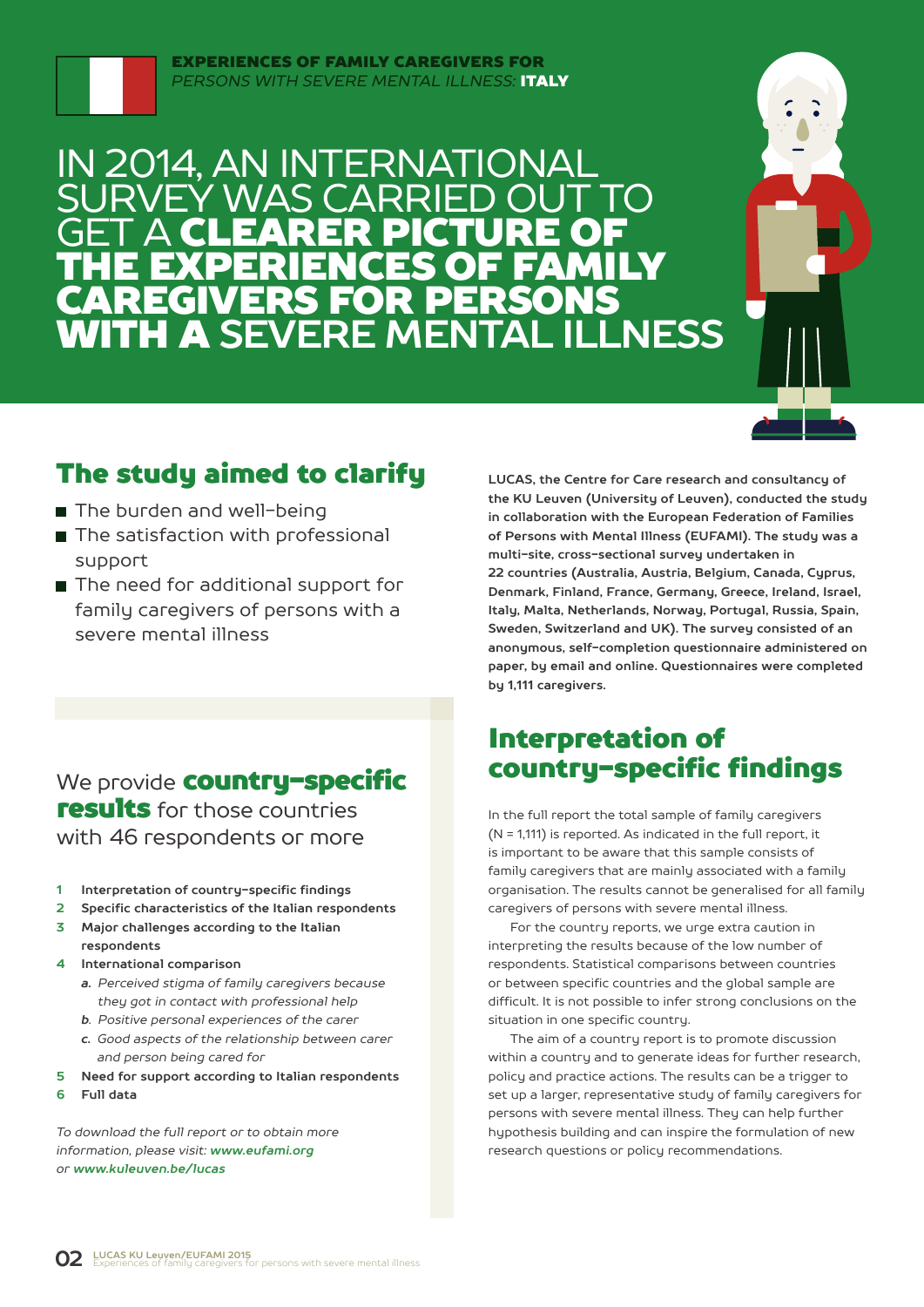### Specific characteristics of the Italian respondents

This and previous research show that the burden on family caregivers is determined by the characteristics of the relationship, the condition of their illness, and the cohabitation with the family member with a severe mental illness. For this reason, we highlight the raw data on the distribution of the respondents for these three variables.

| <b>Relationship with patient 1</b> | $N = 46$    |
|------------------------------------|-------------|
| Son/daughter                       | 36          |
| Partner/spouse                     | 2           |
| <b>Brother/sister</b>              | 7           |
| Parent                             |             |
| <b>Friend</b>                      | $\mathbf 0$ |
| Other                              |             |

#### Illness/condition of patient 1

| Psychosis/schizophrenia            | 34 |
|------------------------------------|----|
| Bi-polar disorder/manic depression | 8  |
| <b>Depression</b>                  | 2  |
| Anxiety                            | Ω  |
| Other mental health problem        | А  |

#### Living with patient 1

| <b>Yes</b>       | 25 |
|------------------|----|
| Some of the time | ∽  |
| <b>No</b>        | 14 |

*Data are % based on valid responses*

### Major challenges according to the Italian respondents

We selected the three highest and lowest scoring items of burden or dissatisfaction<sup>1</sup>

### The respondents in Italy are very dissatisfied with or worry very much about:



### Caregivers' dissatisfaction with support

*Question:* In general, how satisfied are you with the support you received from pharmaceutical companies?

**2** Caregivers' dissatisfaction with support<br>from <u>medical</u> and/or care staff

*Question:* In general, how satisfied are you with how easy it is to get help and support from staff for yourself (e.g. advice on how to deal with certain behaviours)?

### Caregivers' burden on their well-being: their role as a carer

*Question:* During the past four weeks, how concerned were you about having to put the needs of the person you care for ahead of your own needs?

- The respondents in Italy are very satisfied with or have very few worries about:
- 1 Caregivers' general well-being: their emotional well-being

*Question:* During the past four weeks, how concerned were you about feeling so exhausted that you cannot function properly?

### Caregivers' general well-being: stigma and discrimination

*Question:* During the past four weeks, how concerned were you about persons treating you differently because of the illness/ condition of the person you care for?

### 3 Caregivers' general well-being: their own **Safetu**

*Question:* During the past four weeks, how concerned were you about the person you care for accidentally doing something that puts you at risk (e.g. leaving the gas on)?

*1. Burden is defined as a combination of the answers 'quite a bit' and 'a lot' on the 5-point Likert Scale items. Dissatisfaction is defined in this study as a combination of the answers 'very dissatisfied' and 'somewhat dissatisfied' on the 5-point Likert Scale items.*

*No burden and satisfaction are likewise defined in this study as a combination of respectively 'not at all' and 'a little', and 'somewhat satisfied' and 'very satisfied' on the 5-point Likert Scale items.*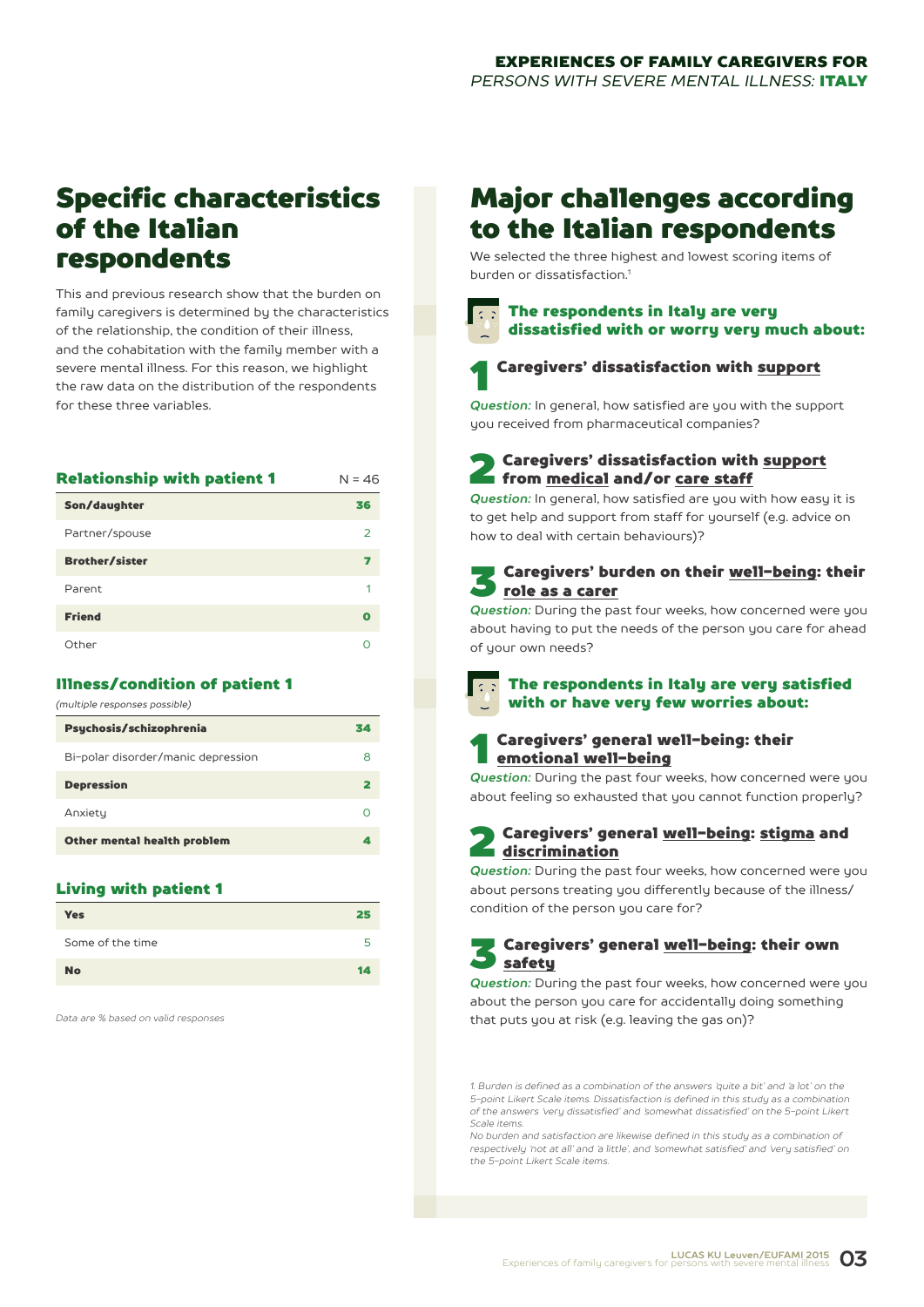## INTERNATIONAL COMPARISON

### Perceived stigma of family caregivers because they got in contact with professional help

Mean scores on the perceived stigma scale, which consists of the following items:

- **I started to feel inferior**
- **I sometimes started feeling useless**
- **I sometimes am ashamed of this**
- **I started feeling less capable than before**
- **I started doubting myself**



### Positive personal experiences of the carer

Mean scores on the positive personal experience scale, which consists of the following items:

- **I have learnt more about myself**
- **I have contributed to others' understanding of the illness**
- **I have become more confident in dealing with others**
- **I have become more understanding of others with problems**
- **I have become closer to some members of my family**
- **I have become closer to friends**
- **I have met helpful persons**
- **I have discovered strengths in myself**

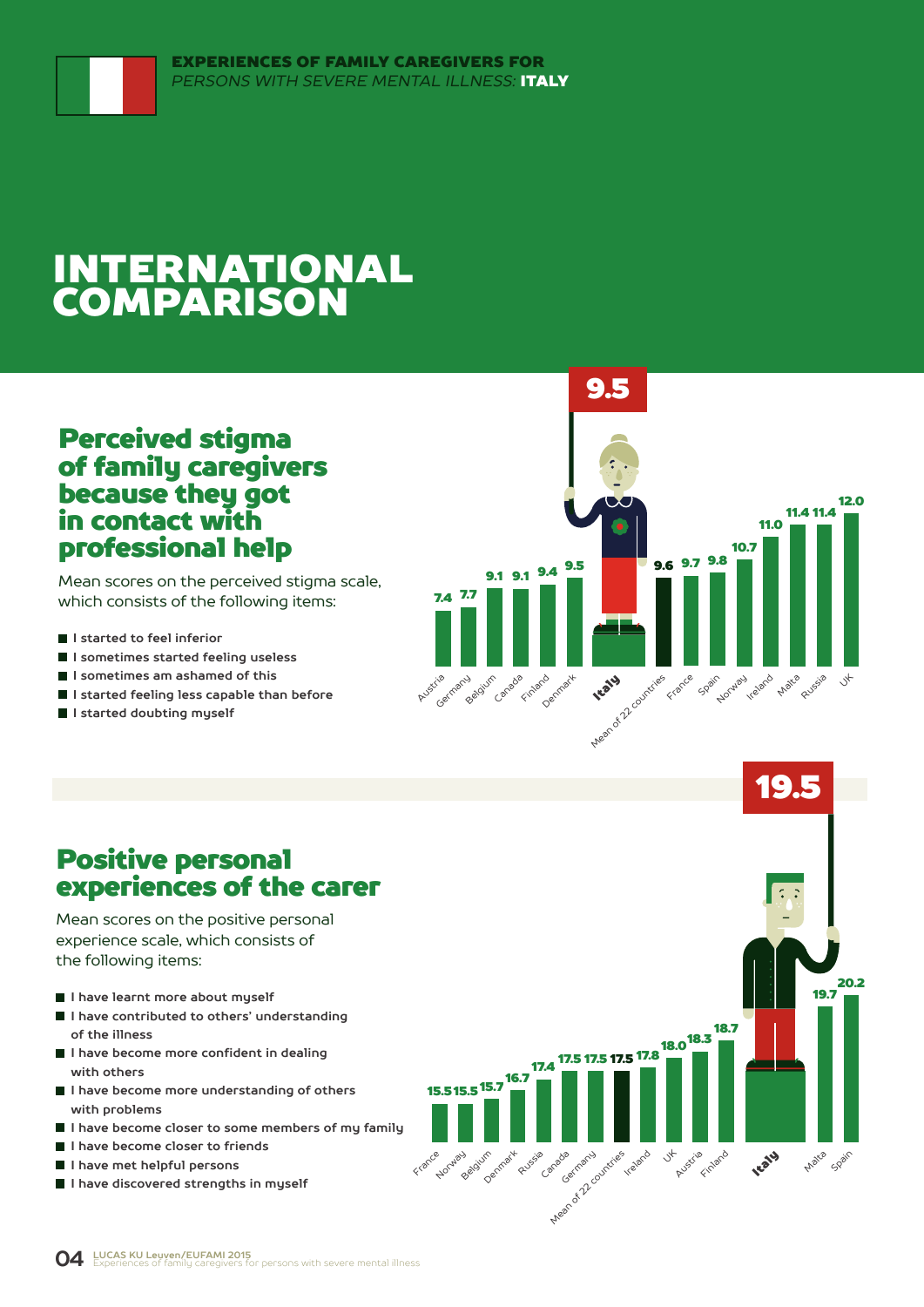### Good aspects of the relationship between carer and person being cared for

Mean scores on the good aspects of the relationship scale, which consists of the following items:

- **I have contributed to his/her wellbeing**
- That he/she makes a valuable contribution **to the household**
- **That he/she has shown strengths in coping with his/her illness**
- **That he/she is good company**
- **I share some of his/her interests**
- **I feel useful in my relationship with him/her**



### Need of support according to Italian respondents

Need for support for family caregivers of persons with severe mental illness in their role as a carer  $(N = 46)$ 



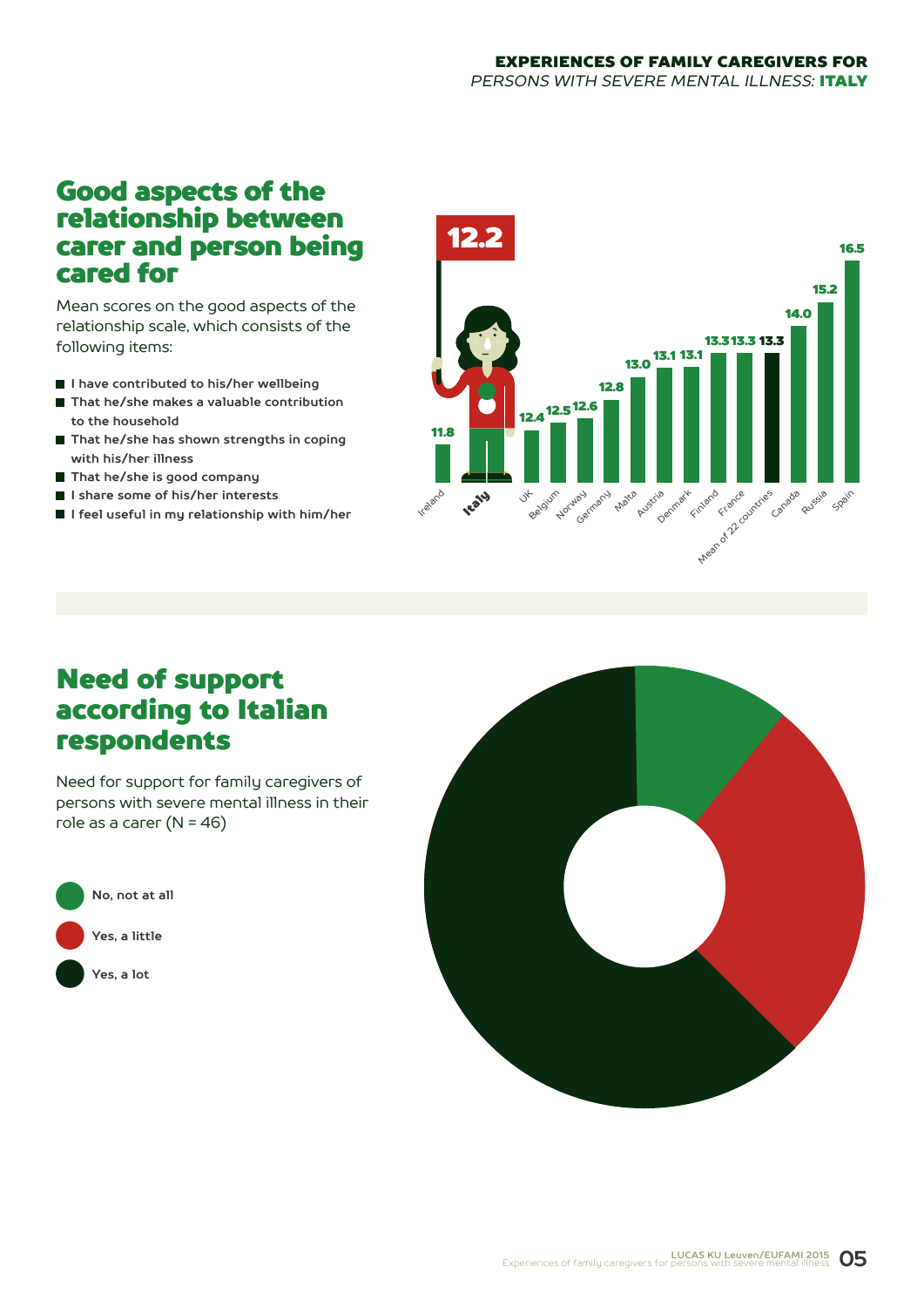# FULL DATA

### Socio-demographic and caregiving-related characteristics of family caregivers of persons with severe mental illness in Italy (N=46)

### Female 34 September 2014 and 2014 and 2014 and 2014 and 34 September 2014 and 34 September 2014 and Male **11** and 11 and 11 and 12 and 12 and 12 and 12 and 12 and 12 and 12 and 12 and 12 and 12 and 12 and 12 and 12

#### Employment status

| <b>Full-time</b>                              | 5  |
|-----------------------------------------------|----|
| Part-time                                     | 1  |
| Self-employed                                 | 3  |
| Unemployed                                    | 1  |
| <b>Retired</b>                                | 28 |
| Student                                       | 1  |
| Unable to work due to caring responsibilities | 5  |
| Unable to work due to ill-health/disability   | 1  |
| <b>Other</b>                                  | Ω  |
|                                               |    |

Age (mean) 67

#### Getting by

| Getting by is (very) difficult |
|--------------------------------|
|--------------------------------|

#### How many persons with a mental health problem do you currently care for?

|           | 45 |
|-----------|----|
|           |    |
| 3 Or more |    |

### Living with patient 1

| 25 |
|----|
| 5  |
| 14 |
|    |

#### Relationship with patient 1

| Son/daughter          | 36            |
|-----------------------|---------------|
| Partner/spouse        | $\mathcal{P}$ |
| <b>Brother/sister</b> | ь,            |
| Parent                | 1             |
| <b>Friend</b>         | О             |
| Other                 |               |

#### Illness/condition of patient 1 *(multiple responses possible)*

| Psychosis/schizophrenia            | 34 |
|------------------------------------|----|
| Bi-polar disorder/manic depression | 8  |
| <b>Depression</b>                  |    |
| Anxiety                            |    |
| Other mental health problem        |    |

#### Time caring

| Hours spent looking after someone with a mental health<br>problem last week (mean)     | 26 |
|----------------------------------------------------------------------------------------|----|
| Years since first started taking care for someone<br>with mental health problem (mean) | 25 |

#### Role as a carer

| <b>Only caregiver</b>                               | 8  |
|-----------------------------------------------------|----|
| Main caregiver                                      | 26 |
| Sharing caring responsibilities equally with others | 8  |
| Someone else is the main caregiver                  |    |
| <b>Other</b>                                        |    |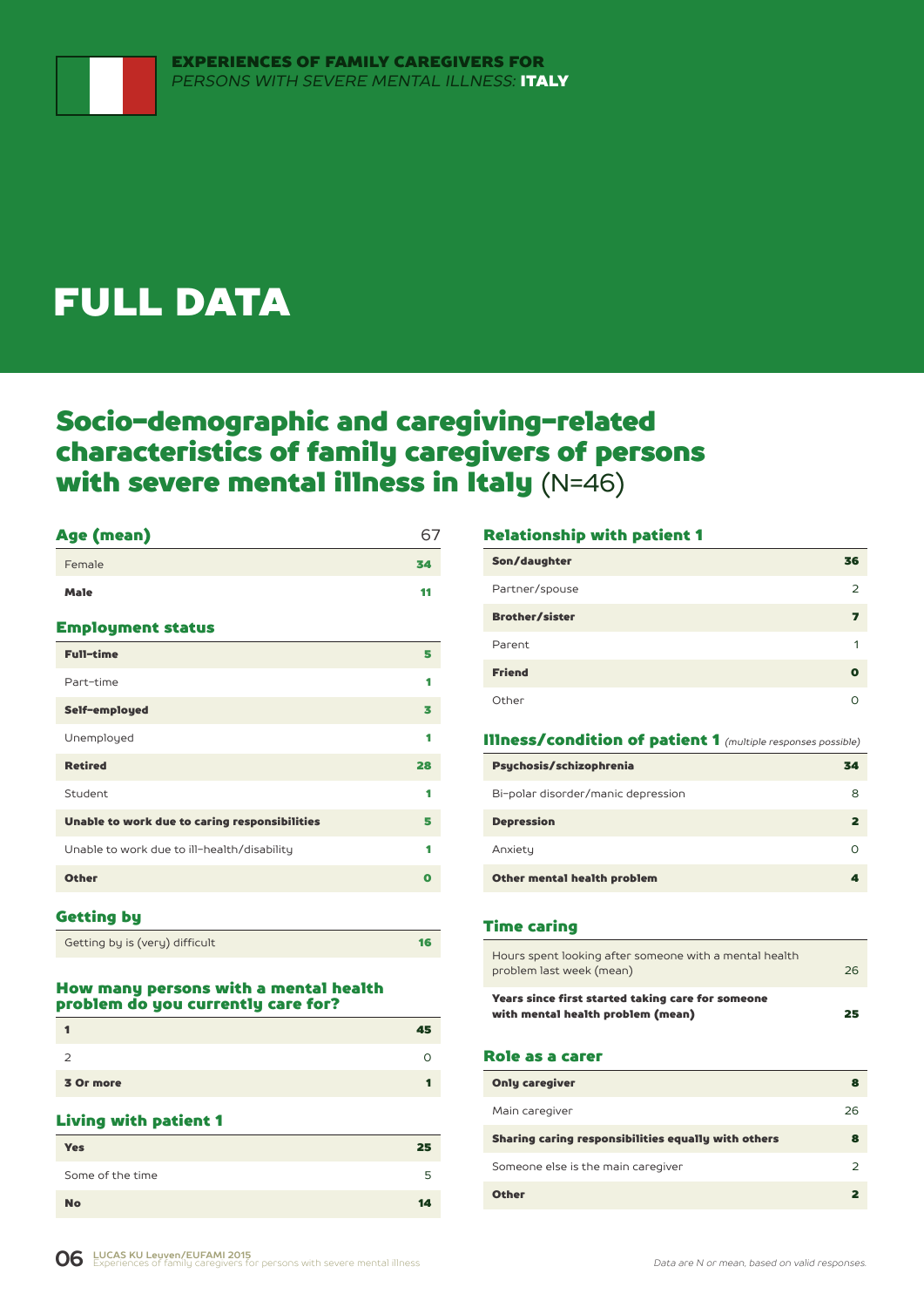### Experiences of family caregivers of persons with severe mental illness in Italy (N=46)

| "During the past four weeks, how concerned were you about "                                                                                                                                                                               | 1 –                 | 2       | 3              | 4              | $5+$                 |
|-------------------------------------------------------------------------------------------------------------------------------------------------------------------------------------------------------------------------------------------|---------------------|---------|----------------|----------------|----------------------|
| Your role as a carer                                                                                                                                                                                                                      |                     |         |                |                |                      |
| Not having enough time to yourself?                                                                                                                                                                                                       | 10                  | 11      | 11             | 5              | 8                    |
| Having to put the needs of the person you care for ahead of your own needs?                                                                                                                                                               | $\overline{2}$      | 13      | $\overline{2}$ | 12             | 16                   |
| Not being able to take a break from caring?                                                                                                                                                                                               | 4                   | 14      | 9              | 13             | 5                    |
| Not being able to plan for the future?                                                                                                                                                                                                    | 5                   | 9       | 6              | 14             | 11                   |
| Not being able to continue caring due to reasons beyond your control?                                                                                                                                                                     | 14                  | $12 \,$ | 8              | 6              | 5                    |
| Your relationship with the person you care for                                                                                                                                                                                            |                     |         |                |                |                      |
| Strain in your relationship with the person you care for?                                                                                                                                                                                 | 1                   | 7       | 15             | 7              | 15                   |
| The person you care for being too dependent on you at the moment?                                                                                                                                                                         | 1                   | 6       | 13             | 13             | 12 <sup>2</sup>      |
| The person you care for becoming too dependent on you in the future?                                                                                                                                                                      | 7                   | 5       | 9              | 10             | 14                   |
| The person you care for saying things that upset you?                                                                                                                                                                                     | 4                   | 14      | 8              | 9              | 11                   |
| Feeling irritable with the person you care for?                                                                                                                                                                                           | 9                   | 11      | 10             | 10             | 6                    |
| Reaching "breaking point", where you feel you cannot carry on with things as they are?                                                                                                                                                    | 6                   | 12      | 7              | 15             | 6                    |
| Your relationship with family and friends                                                                                                                                                                                                 |                     |         |                |                |                      |
| Strain in your relationship with family and friends, because of your caring responsibilities?<br>"Drifting apart" from family and friends, because your caring responsibilities limit the time<br>available to keep in contact with them? | 2                   | 9       | 8              | 17             | 10                   |
|                                                                                                                                                                                                                                           | 11                  | 16      | 6              | 10             | 3                    |
| Feeling isolated and lonely because of the situation you are in?<br>Not getting the support you need from family and friends?                                                                                                             | 7<br>$\overline{7}$ | 4<br>14 | 16<br>9        | 9<br>9         | 10<br>$\overline{7}$ |
| <b>Your financial situation</b>                                                                                                                                                                                                           |                     |         |                |                |                      |
| <b>Your own financial situation?</b>                                                                                                                                                                                                      | 11                  | 7       | 10             | 9              | 9                    |
| The financial situation of the person you care for?                                                                                                                                                                                       | 5                   | 7       | 15             | 7              | 12 <sup>°</sup>      |
| Having to cover extra costs of caring?                                                                                                                                                                                                    | 9                   | 14      | 5              | 8              | 10                   |
| <b>Your physical health situation</b>                                                                                                                                                                                                     |                     |         |                |                |                      |
| Your own physical health?                                                                                                                                                                                                                 | 5                   | 9       | 16             | 9              | 6                    |
| Your caring role making your physical health worse?                                                                                                                                                                                       | $\overline{7}$      | 15      | 9              | $\overline{7}$ | 7                    |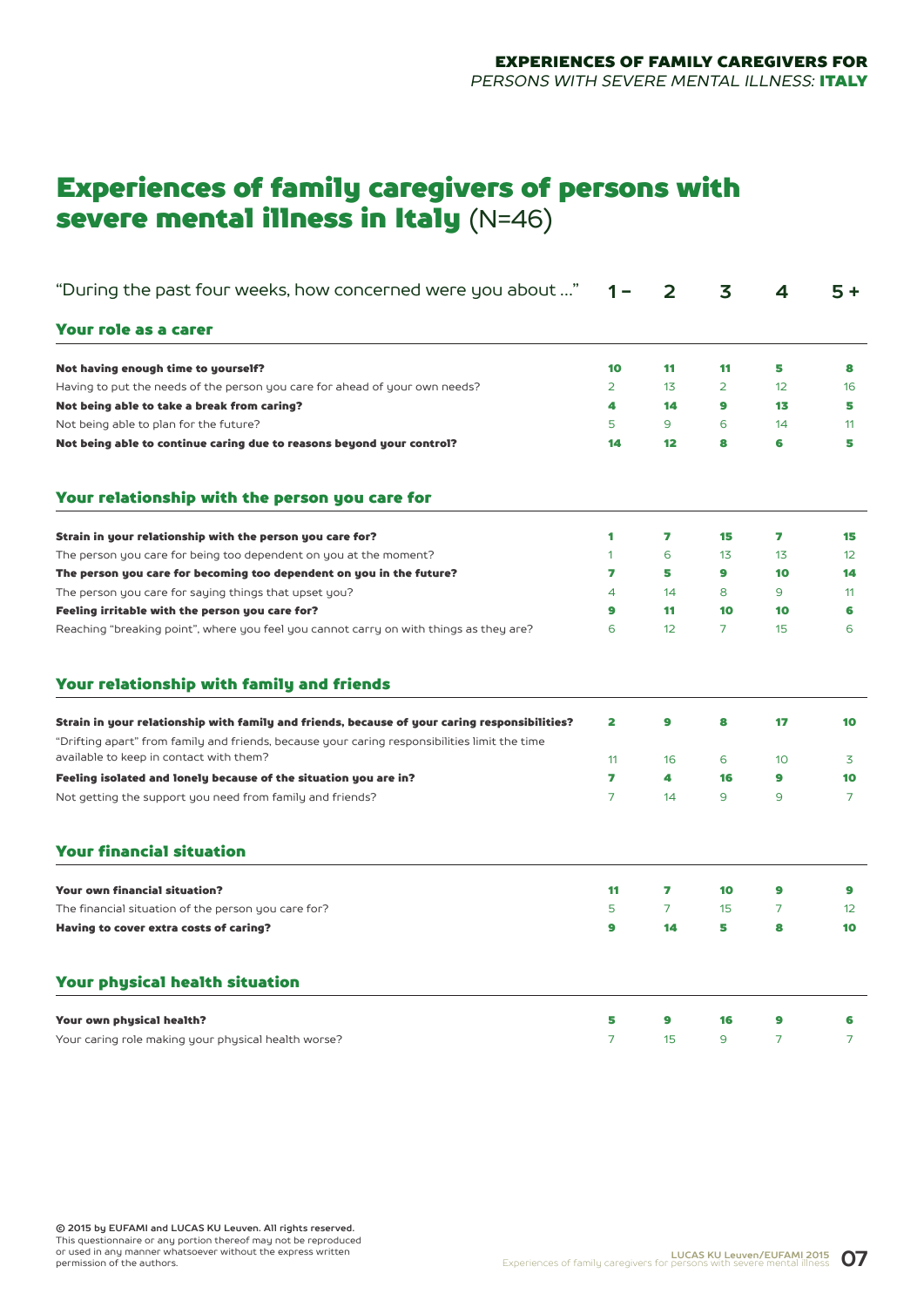#### EXPERIENCES OF FAMILY CAREGIVERS FOR

*PERSONS WITH SEVERE MENTAL ILLNESS:* ITALY

#### Experiences of family caregivers of persons with

severe mental illness in Italy (N=46) - continued

|                                                                                               |    |                 | 3  | 4 | $5+$ |
|-----------------------------------------------------------------------------------------------|----|-----------------|----|---|------|
| <b>Your emotional well-being</b>                                                              |    |                 |    |   |      |
| Being unable to cope with the "constant anxiety" of caring?                                   | 7  | 15              | 10 | 5 | 9    |
| Feeling depressed?                                                                            | 14 | 16              | 4  | 7 | 5    |
| Being unable to see anything positive in your life?                                           | 18 | 18              | 3  | 6 | 1    |
| Lack of sleep brought about through worry or stress?                                          | 14 | 13              | 6  | 8 | 5    |
| Lack of sleep caused by the person you care for keeping you awake at night?                   | 20 | 18              | 2  | 2 | 4    |
| Feeling so exhausted that you cannot function properly?                                       | 14 | 17              | 11 | 3 |      |
| <b>Stigma and discrimination</b>                                                              |    |                 |    |   |      |
| Persons treating you differently because of the illness/condition of the person you care for? | 16 | 16              | 9  | 5 | O    |
| Safety 'How concerned were you about the person you care for'                                 |    |                 |    |   |      |
|                                                                                               |    | 10              | 9  | 4 |      |
| Accidentally doing something that puts you at risk?                                           | 21 |                 |    |   | 2    |
| Being aggressive or threatening towards you?                                                  | 18 | 15              | 5  | 4 | 4    |
| <b>Harming themselves?</b>                                                                    | 13 | 13              | 11 | 5 | 4    |
| Getting themselves into dangerous situations?                                                 | 15 | 10 <sup>°</sup> | 6  | 7 | 8    |

*Data are N, based on valid responses.* 

*All items use the same 5-point Likert Scale 1=not at all, 2=a little, 3=moderately, 4=quite a bit, 5=a lot). All items start with "During the past four weeks, how concerned were you about …".*

### Satisfaction with professional support of family caregivers of persons with severe mental illness in Italy (N=46)

| "In general, how satisfied are you with "                                                                                                      |                |    | 3  | 4  |                 |
|------------------------------------------------------------------------------------------------------------------------------------------------|----------------|----|----|----|-----------------|
| <b>Information and advice for carers</b>                                                                                                       |                |    |    |    |                 |
| That you have enough information about the condition/illness of the person you<br>care for to enable you to feel confident in caring for them? | 2              | 17 | 10 | 11 | 6               |
| That you have enough information about how their condition/illness is likely to<br>develop in the longer-term?                                 | 5              | 20 | 8  | 10 | 3               |
| That you can get whatever information you need when you need it?                                                                               | 3              | 16 | 5  | 15 | 6               |
| With how easy it is to understand the information you have?                                                                                    | $\overline{2}$ | 17 | 11 | 11 | 5               |
| With the amount of advice available to you?                                                                                                    | 6              | 16 | 8  | 9  |                 |
| That you are clear about who to go to for the information and advice you need?                                                                 | 3              | 6  | 16 | 11 | 10 <sup>°</sup> |
| That you are clear about who to contact if there is an emergency and you need                                                                  |                |    |    |    |                 |
| help right away?                                                                                                                               | 2              | 5  | 10 | 21 |                 |
| That you are clear about who to call if you have a routine inquiry?                                                                            | 5              | 9  | 5  | 21 | 6               |